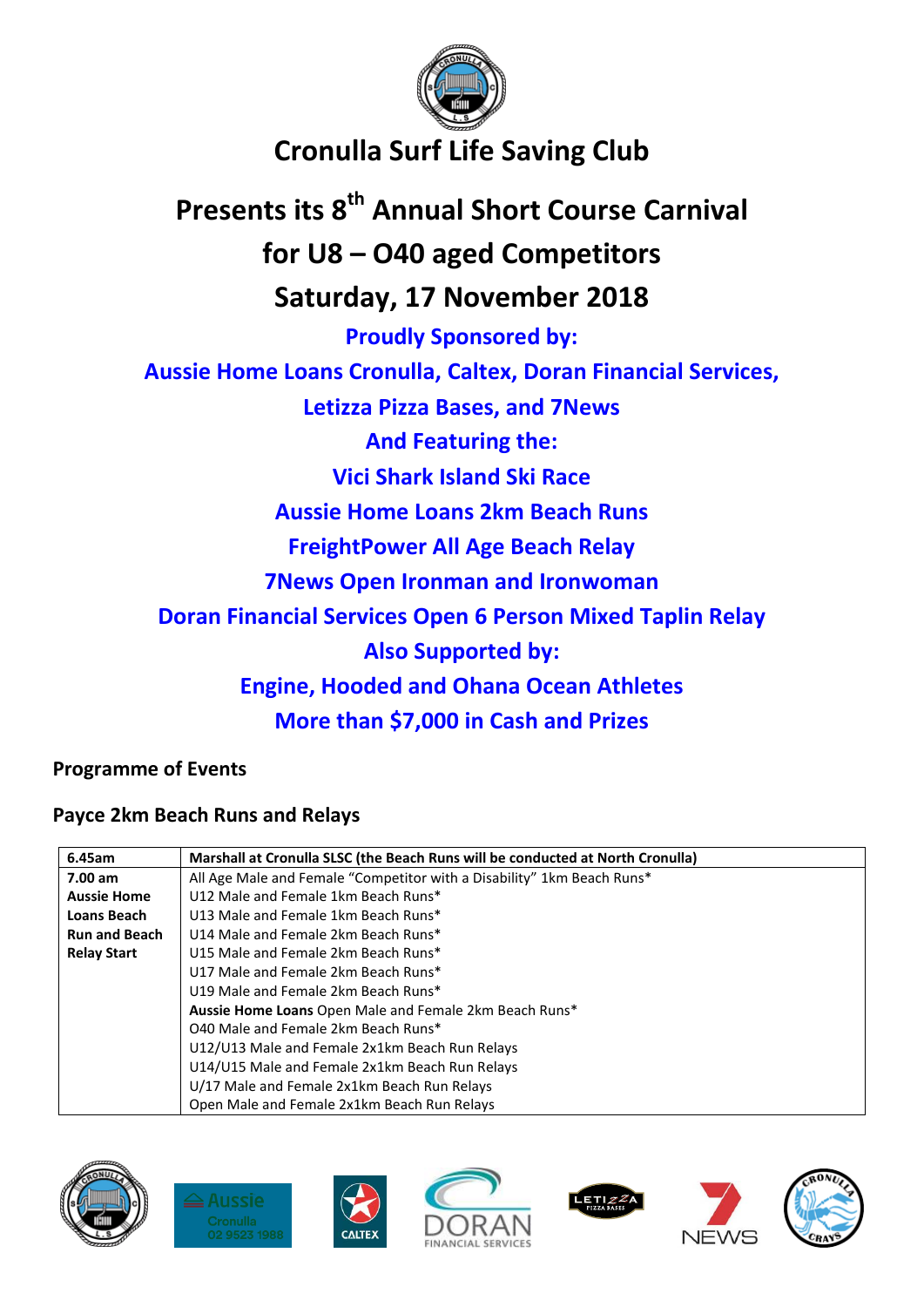## **Morning Programme: U8-U13 Events plus Competitors with a Disability**

| <b>Time</b>          | Boy's Water Area                                    | <b>Girl's Water Area</b>                                                 | <b>U8 and Beach Areas</b>           |
|----------------------|-----------------------------------------------------|--------------------------------------------------------------------------|-------------------------------------|
| $7.15$ am            | <b>Officials, Team Manager and Safety Briefings</b> |                                                                          |                                     |
| 8.00 am              | U9 Surf Race                                        | U9 Surf Race                                                             | U8 Male Beach Sprint                |
| Water & U8           | U10 Surf Race                                       | U10 Surf Race                                                            | U8 Female Beach Sprint              |
| <b>Program Start</b> | U11 Surf Race                                       | U11 Surf Race                                                            | U8 Male Beach Relay                 |
|                      | U12 Surf Race                                       | U12 Surf Race                                                            | U8 Female Beach Relay               |
|                      | U13 Surf Race                                       | U13 Surf Race                                                            | <b>U8 Male Beach Flags</b>          |
|                      | All Age Male and Female                             |                                                                          | U8 Female Beach Flags               |
|                      | "Competitor with a Disability"                      |                                                                          | All Age Male and Female "Competitor |
|                      | <b>Wade Races</b>                                   |                                                                          | with a Disability" Beach Sprints    |
|                      | All Age Male and Female                             |                                                                          | U8 Male Wade                        |
|                      | "Competitor with a Disability"                      |                                                                          | U8 Female Wade                      |
|                      | <b>Surf Races</b>                                   |                                                                          | U8 Male Wade Relay                  |
|                      |                                                     |                                                                          | U8 Female Wade Relay                |
| 9.00 am              | U9 Board Race                                       | U9 Board Race                                                            | U9 Male Beach Sprint                |
| U9-U13 Beach         | U10 Board Race                                      | U10 Board Race                                                           | U9 Female Beach Sprint              |
| <b>Program Start</b> | U11 Board Race                                      | U11 Board Race                                                           | U10 Male Beach Sprint               |
|                      | U12 Board Race                                      | U12 Board Race                                                           | U10 Female Beach Sprint             |
|                      | U13 Board Race                                      | U13 Board Race                                                           | U11 Male Beach Sprint               |
|                      |                                                     |                                                                          | U11 Female Beach Sprint             |
|                      |                                                     |                                                                          | U12 Male Beach Sprint               |
|                      |                                                     |                                                                          | U12 Female Beach Sprint             |
|                      |                                                     |                                                                          | U13 Male Beach Sprint               |
|                      |                                                     |                                                                          | U13 Female Beach Sprint             |
|                      | U11 Ironman                                         | U11 Ironman                                                              |                                     |
|                      | U12 Ironman                                         | U12 Ironman                                                              |                                     |
|                      | U13 Ironman                                         | U13 Ironman                                                              |                                     |
|                      | U9 Board Relay                                      | U9 Board Relay                                                           | U9 Male Beach Flags                 |
|                      | U10 Board Relay                                     | U10 Board Relay                                                          | U9 Male Beach Flags                 |
|                      | U11 Board Relay                                     | U11 Board Relay                                                          | U10 Male Beach Flags                |
|                      | U12 Board Relay                                     | U12 Board Relay                                                          | U10 Female Beach Flags              |
|                      | U13 Board Relay                                     | U13 Board                                                                | U11 Male Beach Flags                |
|                      |                                                     |                                                                          | U11 Female Beach Flags              |
|                      |                                                     |                                                                          | U12 Male Beach Flags                |
|                      |                                                     |                                                                          | U12 Female Beach Flags              |
|                      |                                                     |                                                                          | U13 Male Beach Flags                |
|                      |                                                     |                                                                          | U13 Female Beach Flags              |
|                      |                                                     |                                                                          |                                     |
|                      |                                                     |                                                                          | U9 Male Beach Relay                 |
|                      |                                                     |                                                                          | U9 Female Beach Relay               |
|                      |                                                     |                                                                          | U10 Male Beach Relay                |
|                      |                                                     |                                                                          | U10 Female Beach Relay              |
|                      |                                                     |                                                                          | U11 Male Beach Relay                |
|                      |                                                     |                                                                          | U11 Female Beach Relay              |
|                      |                                                     |                                                                          | U12 Male Beach Relay                |
|                      |                                                     |                                                                          | U12 Female Beach Relay              |
|                      |                                                     |                                                                          | U13 Male Beach Relay                |
|                      |                                                     |                                                                          | U13 Female Beach Relay              |
|                      |                                                     |                                                                          | U9 Mixed Beach Relay                |
|                      |                                                     |                                                                          | U10 Mixed Beach Relay               |
|                      |                                                     |                                                                          | U11 Mixed Beach Relay               |
|                      |                                                     |                                                                          | U12 Mixed Beach Relay               |
|                      |                                                     |                                                                          | U13 Mixed Beach Relay               |
|                      |                                                     |                                                                          |                                     |
| 12.45pm              |                                                     | Finish of Junior Competition (Note also U9-Open All Age Beach at 1.00pm) |                                     |











JEW

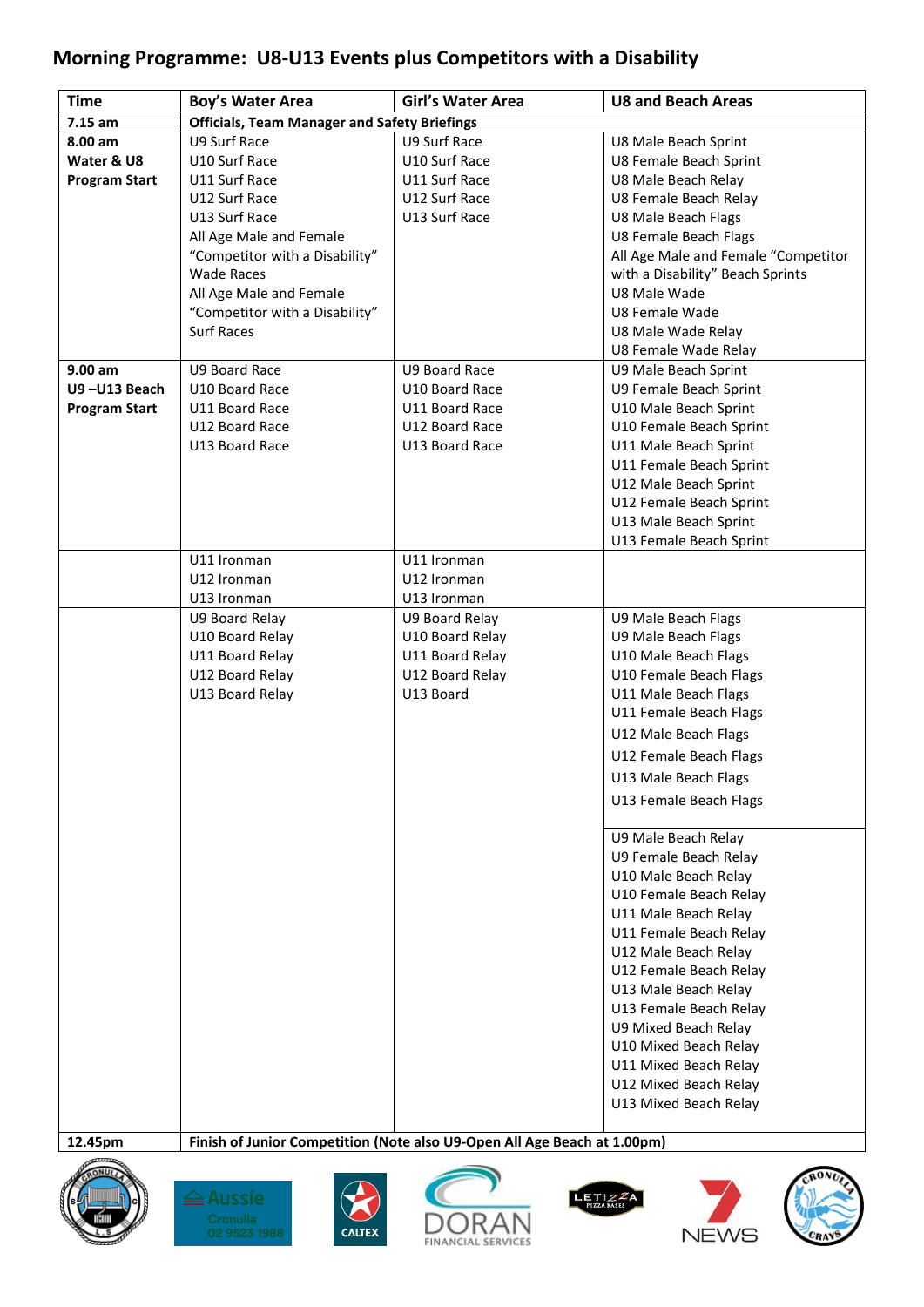## **Afternoon Programme: U14 – O40 Events**

| <b>Time</b>        | <b>Men's Water Area</b>                                | <b>Women's Water Area</b>                                                   | <b>Beach Area</b>               |  |  |  |
|--------------------|--------------------------------------------------------|-----------------------------------------------------------------------------|---------------------------------|--|--|--|
| 12.45pm            |                                                        | 2 km Vici Shark Island Ski Race - Male and Female Open^, U/19^ U/17^ & O40^ |                                 |  |  |  |
| 1.00 <sub>pm</sub> | U14/15 Board Relay                                     | U14/15 Board Relay                                                          | FreightPower All                |  |  |  |
|                    | Open Board Relay                                       | Open Board Relay                                                            | Age Beach Relay                 |  |  |  |
|                    |                                                        |                                                                             | *۸                              |  |  |  |
|                    | U14 Ironman*                                           | U14 Ironwoman*                                                              | <b>Beach Sprints:</b>           |  |  |  |
|                    | U15 Ironman*                                           | U15 Ironwoman*                                                              | O40 Male                        |  |  |  |
|                    | U17 Ironman*<br>U19 Ironman*                           | U17 Ironwoman*                                                              | O40 Female                      |  |  |  |
|                    |                                                        | U19 Ironwoman*                                                              | Open Male                       |  |  |  |
|                    | 7 News Open Ironman*<br>040 Ironman*                   | 7 News Open Ironwoman*<br>040 Ironwoman*                                    | Open Female<br>$U/17$ Male      |  |  |  |
|                    |                                                        |                                                                             | U/17 Female                     |  |  |  |
|                    |                                                        |                                                                             | $U/15$ Male                     |  |  |  |
|                    |                                                        |                                                                             | $U/15$ Female                   |  |  |  |
|                    |                                                        |                                                                             | U14 Male                        |  |  |  |
|                    |                                                        |                                                                             | U14 Female                      |  |  |  |
| <b>Time</b>        | <b>Men's Water Area</b>                                | <b>Women's Water Area</b>                                                   | <b>Beach Area</b>               |  |  |  |
|                    | U17 Ski Relay                                          | U17 Ski Relay                                                               | <b>Beach Relays:</b>            |  |  |  |
|                    | Open Ski Relay                                         | Open Ski Relay                                                              | Open Male                       |  |  |  |
|                    | U14/15 Surf Race and Teams                             | U14/15 Surf Race and Teams                                                  | Open Female                     |  |  |  |
|                    | U17/19/Open Surf Race and Teams                        | U17/19/Open Surf Race and Teams                                             | U17 Male                        |  |  |  |
|                    | O40 Surf Race                                          | O40 Surf Race                                                               | U17 Female                      |  |  |  |
|                    |                                                        |                                                                             | U14/U15 Male                    |  |  |  |
|                    |                                                        |                                                                             | U14/15 Female                   |  |  |  |
|                    |                                                        |                                                                             | Open Mixed                      |  |  |  |
|                    |                                                        |                                                                             | U17 Mixed                       |  |  |  |
|                    |                                                        |                                                                             | U14/U15 Mixed                   |  |  |  |
|                    | U14 Board Race<br>U15 Board Race                       | U14 Board Race                                                              | <b>Beach Flags:</b><br>O40 Male |  |  |  |
|                    | U17 Board Race                                         | U15 Board Race<br>U17 Board Race                                            | O40 Female                      |  |  |  |
|                    | U19 Board Race                                         | U19 Board Race                                                              | Open Male                       |  |  |  |
|                    | Open Board Race                                        | Open Board Race                                                             | Open Female                     |  |  |  |
|                    | O40 Board Race                                         | O40 Board Race                                                              | U17 Male                        |  |  |  |
|                    |                                                        |                                                                             | U17 Female                      |  |  |  |
|                    |                                                        |                                                                             | U15 Male                        |  |  |  |
|                    |                                                        |                                                                             | U15 Female                      |  |  |  |
|                    |                                                        |                                                                             | U14 Male                        |  |  |  |
|                    |                                                        |                                                                             | U14 Female                      |  |  |  |
|                    |                                                        |                                                                             |                                 |  |  |  |
|                    | U17 Ski Race                                           | U17 Ski Race                                                                |                                 |  |  |  |
|                    | U19 Ski Race                                           | U19 Ski Race                                                                |                                 |  |  |  |
|                    | Open Ski Race                                          | Open Ski Race                                                               |                                 |  |  |  |
|                    | 040 Ski Race                                           | O40 Ski Race                                                                |                                 |  |  |  |
|                    | U14/U15 Male Cameron Relay *                           | U14/U15 Female Cameron Relay *                                              |                                 |  |  |  |
|                    | Doran Financial Services Mixed 6 Person Taplin Relay * |                                                                             |                                 |  |  |  |
|                    | Open Mixed Board Rescue *                              | U15 Mixed Board Rescue *                                                    |                                 |  |  |  |
| 4.00pm             | <b>Approximate Finish Time</b>                         |                                                                             |                                 |  |  |  |

## **Sponsors and Supporters**

Cronulla SLSC and the Crays acknowledge and thank Aussie Home Loans Cronulla, Frank Doran Financial Services, Letizza Pizza Bases, Caltex and 7News as sponsors of the Short Course Carnival:

The following supporters of the Short Course Carnival are also acknowledged: Engine, FreightPower, Hooded, Ohana Ocean Athletes and Vici Swimwear.













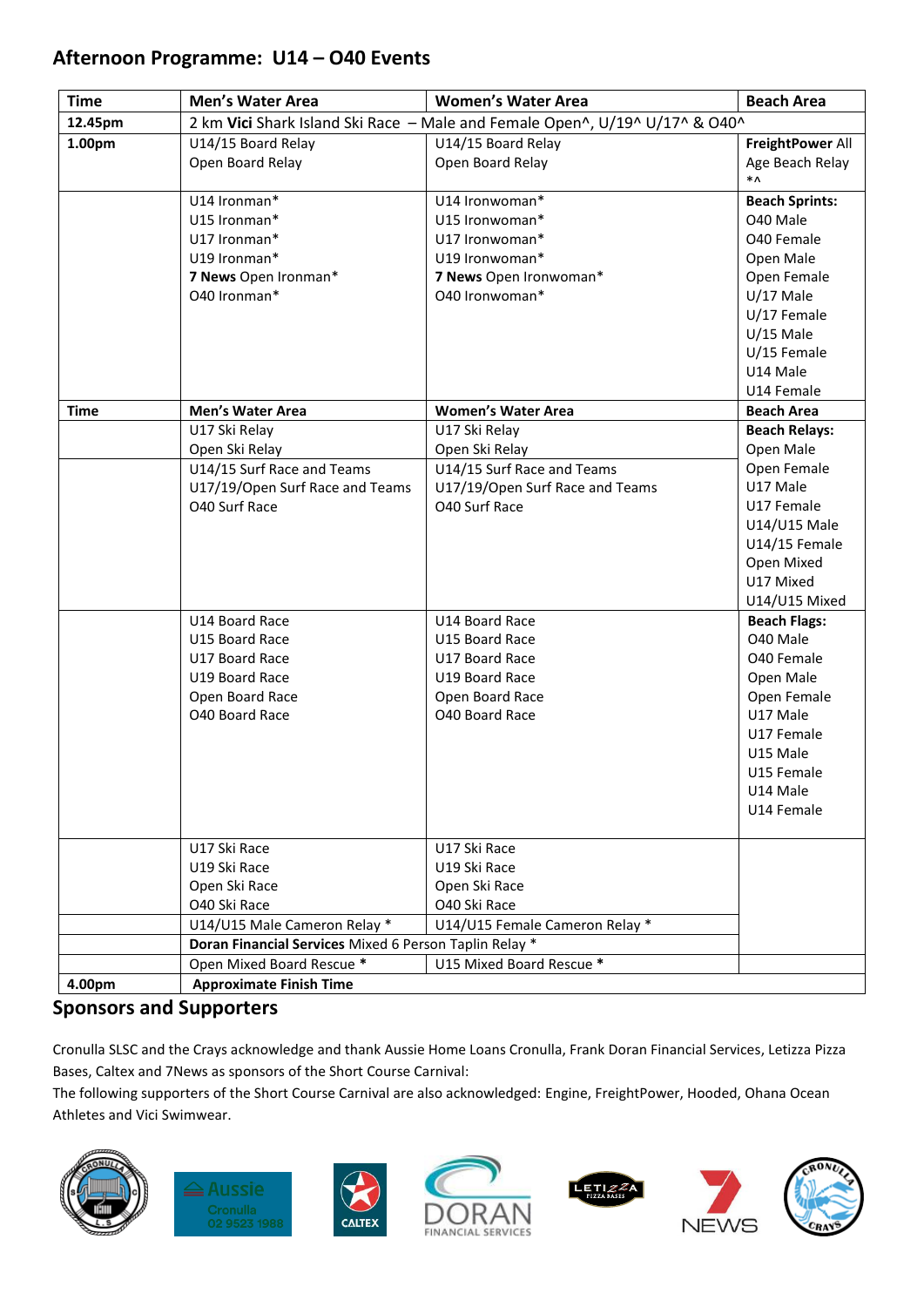**The Frank Doran Perpetual Trophy** for the Overall Club Point Score for all events conducted on the day. Cash Prizes of \$500 for  $1<sup>st</sup>$ , \$300 for second and \$200 for 3<sup>rd</sup>. In the event of a dead heat in the point score the relevant cash prizes will be shared.

- \$100 cash prize plus prize pack to the fastest male and female competitor in the **Vici** Shark Island Ski Race. Vici prize packs for other winners marked with ^.
- \$100 cash prize plus a special prize to the winner of the **7News** Open Ironman and Open Ironwoman events.
- \$100 cash prize plus a special prize to the winner of the **Aussie Home Loans** Open 2km Male and Female 2km Beach Run Events.
- \$200 cash prize to the winner of the **Doran Financial Services** Open Mixed 6 Person Taplin Relay.
- **Freight Power** All age Beach Relay \$200 for 1st, \$150 for second and \$50 for third provided there are three starters in the event. In addition, towel prizes for the first three places.
- **Towel prizes** to be awarded to the winning individuals/teams of events marked with an asterisk (\*).
- **Cronulla Crays Medals** to be awarded for the top three placegetters in all U8 U13 age division and "competitors with a disability" events plus a prize to selected individual event winners.
- **Random Prize draws** (minimum two per age group and gender) for all ages (i.e. U8 O40 years).

#### **Supplementary Rules and Notes:**

- Competition shall be conducted as per the current edition SLSA Surf Sports Manual except where detailed.
- Cronulla SLSC requests assistance with Water Safety for the U8-U13 events. Please bring qualified people.
- All competitors must have their age group clearly marked on their upper left arm.
- Marshalling closes for the first U8-13 events at 7.45am.
- Marshalling closes for the **Vici** Shark Island Ski Race at 12.30pm, and the All Age Beach Relay and U14 to O40 short course events commences at 12.45pm.
- All U15 Open age individual and team events will be conducted around the buoy courses set for the individual legs of Ironman/Ironwoman events.
- The U8 U13 will be conducted around shortened ironman/woman courses.
- The **Doran Financial Services** Club point score shall be 6 points for 1<sup>st</sup> through to 1 point for 6<sup>th</sup> for all U8-O40 events conducted on the day. Dead heats will share the allotted placing points, viz. equal first both score 6 points and third scores 5 points.
- All events will be conducted in block (i.e. heats (where required) and finals immediately following).
- Competitors (including U13s and U14s) are not permitted to compete out of their own age group in individual events except for the **Vici** Shark Island Ski Race and the Open Ironman and Ironwoman races.
- A maximum of three teams per club in team events is permitted.
- Team events except for Surf Teams and Beach Relays shall be conducted as follows U8s, U10s (for any combination of U9 and/or 10s), U12 (for U11s and/or 12s), U13, U15 (for U14 and/or 15s), U17 and Opens (for U19s and/or Opens).
- The U17, U19 and Open age Surf Race will be conducted together and individual placings declared for each age group. Competitors will be marshalled in order of age across the start line.
- The U14 and U15 age Surf Race will be conducted together and individual placings declared for each age group. Competitors will be marshalled in order of age across the start line.
- There will be no pre nomination of surf teams races. The teams result will be determined by the first four club competitors (of any age where applicable) across the finish line. There can be more than one team from a club. **Note:** Dependent on the water conditions, and the provision of appropriate water safety, the Referee may approve more than 40 competitors in the Surf Race and Surf Teams events.
- Where possible age groups may be joined together in other individual events to assist competition conduct. When this occurs individual results will be recorded for each age group.
- The **FreightPower** All Age Beach Relays shall consist of 10 runners of any gender one from the U9 to Open Age group. Teams must run in order of age from youngest to oldest.
- The Mixed Beach Relays shall consist of two males and two females who are free to choose their order of running. There is a limit of two teams per club per event.